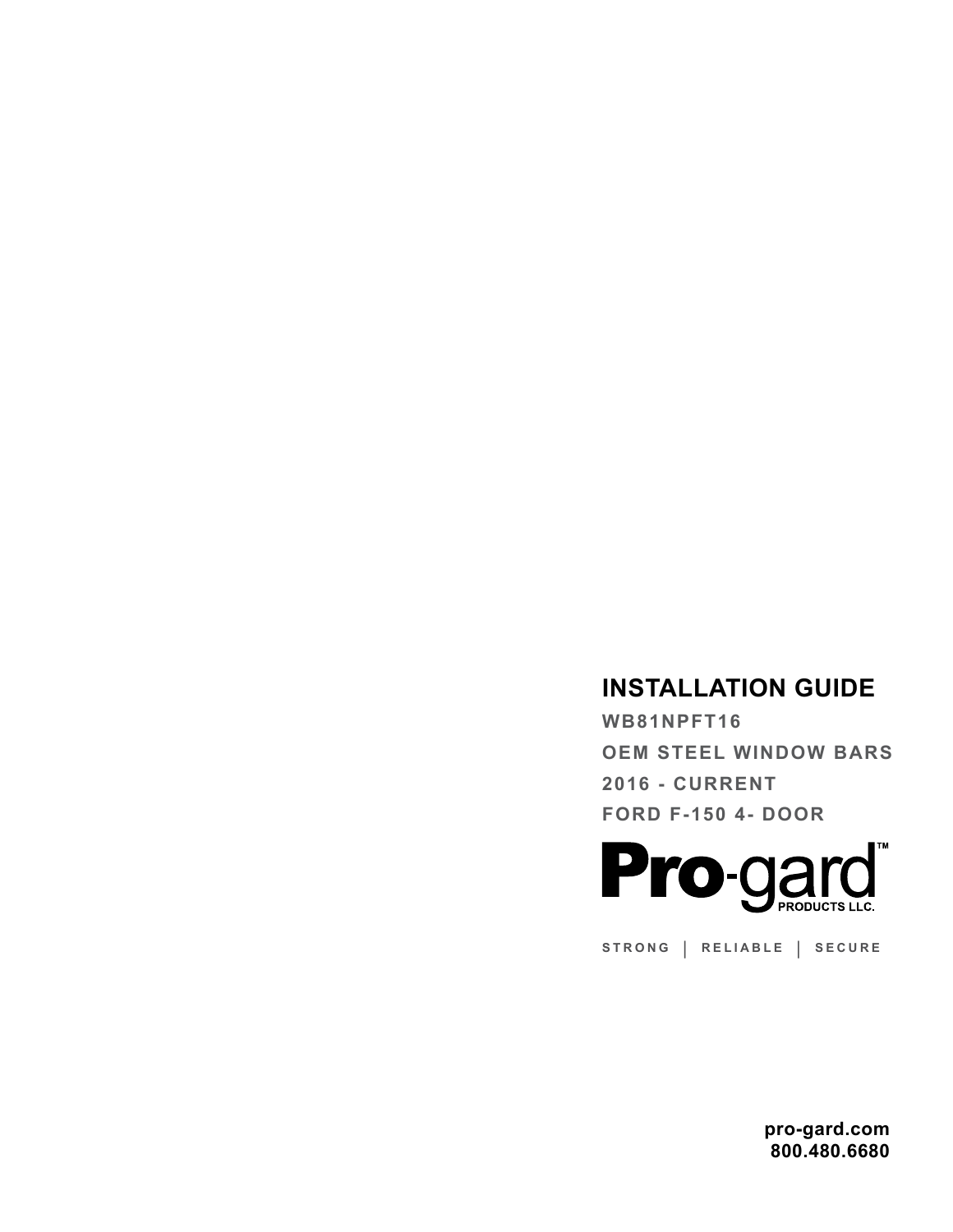## THESE COMPONENTS ARE REQUIRED TO INSTALL THE WINDOW ARMOR



## **I. The following tools will be required to complete the installation.**

A. Philip head screw driver

B. 3/32"Drill bit

## **II. Window bar installation instructions.** 4

A. Open the passenger and driver side rear doors. Roll down both rear window for the installation.

B. Put the widnow bars in place and use the door lock to locate window bars. To seat the window bars use both hands to grip and clamp the trim so that the tabs on the window bars go into the window track area. (See fig. 1)